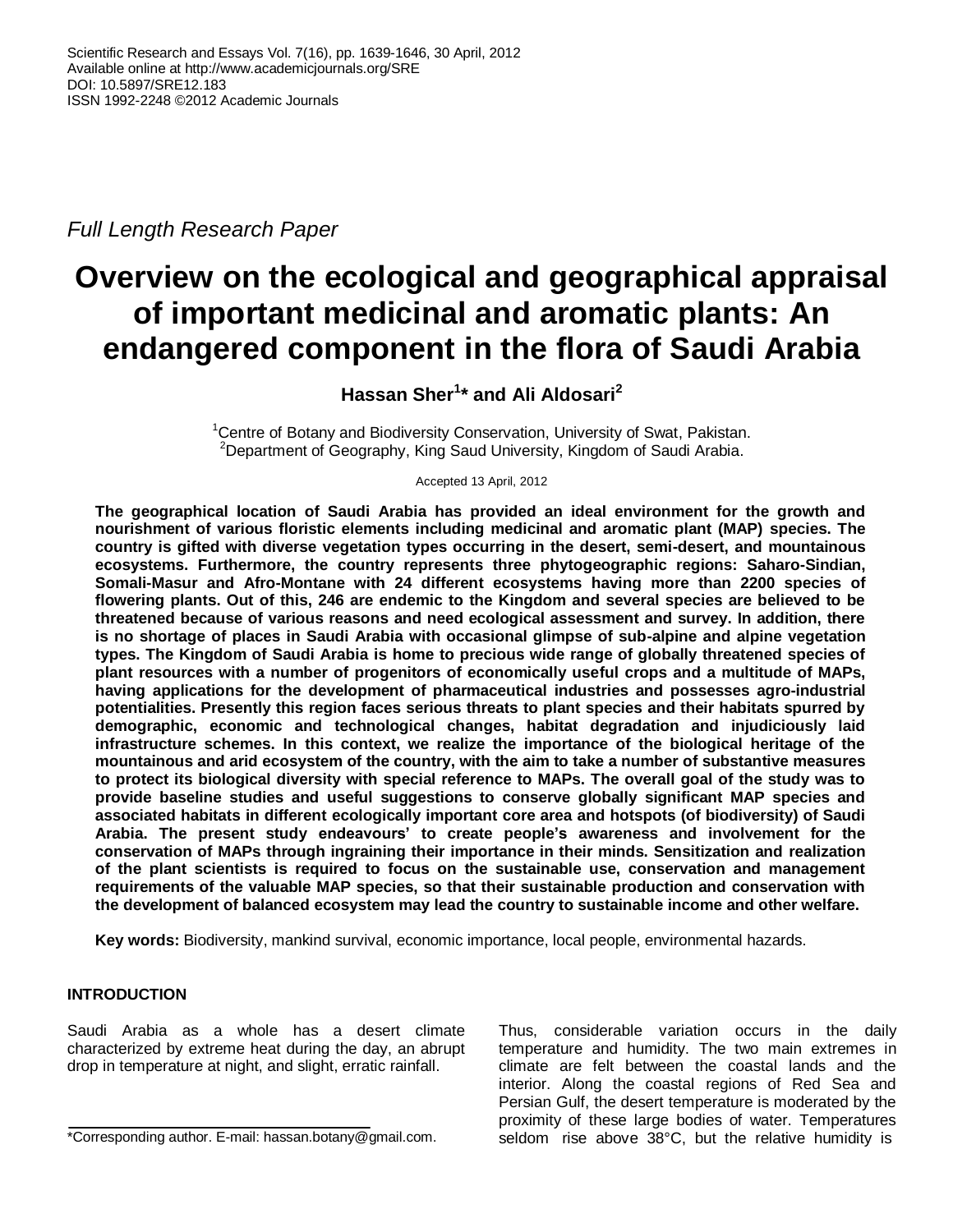usually more than 85% and frequently 100% for extended periods (Al-Yemeni and Zayed, 1999). This combination produces a hot mist during the day and a warm fog at night. Prevailing winds are from the north, and, when they blow, coastal areas become bearable in the summer and even pleasant in winter. A southerly wind is accompanied invariably by an increase in temperature and humidity and by a particular kind of storm known in the gulf area as *kauf*. In late spring and early summer, a strong northwesterly wind, the *shamal*, blows; it is particularly severe in eastern Arabia and continues for almost three months. The shamal produces sandstorms and dust storms that can decrease visibility to a few meters.

A uniform climate prevails in Najd, Al Qasim Province, and the great deserts. The average summer temperature is 45°C, but readings of up to 54°C are common. The heat becomes intense shortly after sunrise and lasts until sunset, followed by comparatively cool nights. In the winter, the temperature seldom drops below 0°C, but the almost total absence of humidity and the high wind-chill factor make a bitterly cold atmosphere. In the spring and autumn, temperatures average 29°C (Al-Yemeni, 2000). Asir province of Saudi Arabia is affected by Indian Ocean monsoons, usually occurring between October and March. For the rest of the country, rainfall is low and erratic. The entire year's rainfall may consist of one or two torrential outbursts that flood the *wadis* (Valley) and then rapidly disappear into the soil to be trapped above the layers of impervious rock.

# **VEGETATION AND FLORISTIC DIVERSITY**

The flora of Saudi Arabia reflects the geographical position of the Arabian Peninsula between Africa, Asia and Europe. Consequently, the flora has many elements of two of the eight global terrestrial realms; namely the Palaearctic (Europe and Asia) and the Afro-tropical (Africa south of the Sahara) as well as a smaller complement of elements from the Indo-Malayan terrestrial realm. Saudi Arabia is generally an arid country with a few exceptional sub-humid regions on the southwestern escarpments and is divided into three chorological units: the Saharo-Sindian, Somali-Masur, and Afro-Montane (Sher and Al-Yemeni, 2011). It is thus an area of ecological significance.

Vegetationally and climatically, Saudi Arabia can be classified into 24 different ecosystems. Most of these cover large areas and are widespread in the Kingdom (Ahmad and Ghazanfar, 1991).

Ecosystems range from those of the saline areas along the Gulf Coast and in the inland drainage basins through the systems of the dune seas of the Nafud and Rub al Khali to the complex and species-rich woodlands of the western highlands. Most of the ecosystems are comparatively simple in structure and species diversity, reflecting the aridity and high summer temperatures

experienced by most of the physiographic regions.

The vegetation of most ecosystems of the Saharo-Sindian region is generally sparse and about 60% of the vegetation, mainly occurs in the low lying areas, is represented by annuals (Sher and Al-Yemeni, 2011). Population density of these annual species varies from year to year, depending on the amount of rainfall and the amount of seeds remaining from previous years. The western region is rich in vegetation when compared to the central and eastern region. The north-western mountains are rugged and floristically poorer than the south-western mountains, with affinities to the Mediterranean and North African floristic regions. The south-western region is the richest in terms of species diversity, with elements of all chorological units being found. The African element is especially noticeable, adding many species. The south-western area also contains the highest concentration of endemics, despite the fact that these high altitude areas are heavily populated with human settlements dating to ancient times.

The flora of Saudi Arabia is moderately well known at the taxonomic level. Species richness of the 15 Protected Areas administered by the National Commission for Wildlife Conservation and Development, as well as many of the areas under the administration of the Ministry of Agriculture, is well documented (NCWCD, 2006). Hence the relationships of the flora to surrounding areas, as well as the numbers of endemic taxa are well established. The 2,250 species of flowering plants in Saudi Arabia belong to 132 families and 837 genera. About 105 species inhabit sand dunes, 90 are halophytes, 75 are trees and 12 are aquatic plants. It is also reported that no families or genera of flowering plants are endemic, but there are some 246 species that are considered regionally endemic (James, 1990; Ahmad and Ghazanfar, 1991; Alyemeni and Sher, 2010). However, further study is required on the flora of Saudi Arabia to attain a better knowledge of some poorly known floristic elements that occur in the remote pockets of Asir Mountains (Figure 1).

Studies revealed that about 450 species of flowering plants (that is, 18% of the total flora) have direct benefit to man and 45 species (1.8%) are poisonous. Some 334 species (13.4%) are used in folk medicine or are known to have medicinal value. Thirty-eight species are important palatable fodder plants, 6 are important as fuel wood, 25 species are human food plants and 47 species are used as ornamentals or for other purposes (El-Sheikh, 1996; Sher and Al-Yemeni, 2011). Related to the modest numbers of species and levels of endemism, most families of flowering plants have only a very small proportion of their worldwide total numbers of species found in Saudi Arabia. Exceptions are two small families, the Ceratophyllaceae and Barbeyaceae, in which all known species occur in the Kingdom.

In contrast with the flowering plants, gymnosperms,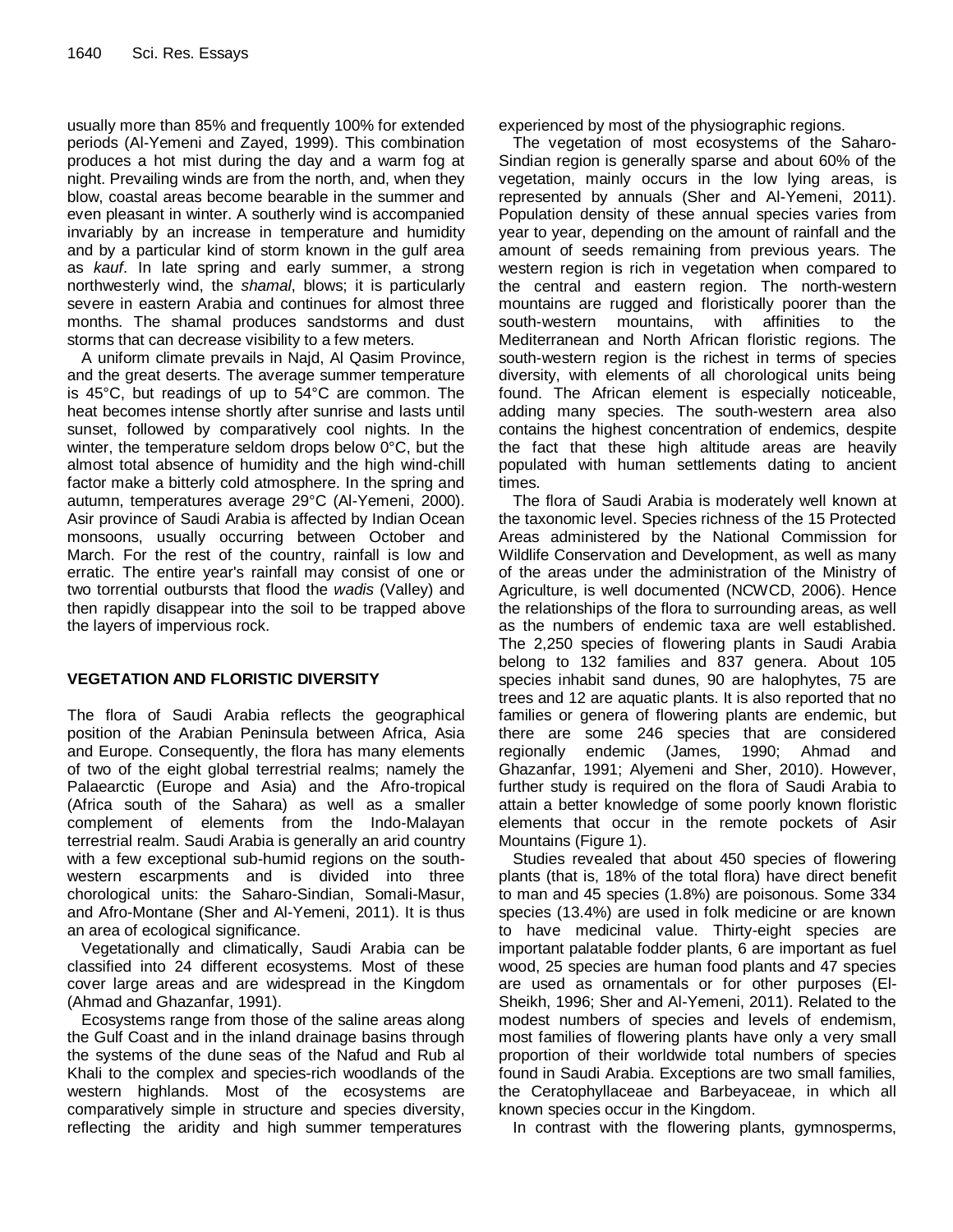

Figure 1. Location map of the study area (survey was mainly conducted in sites colored in green).

pteridophytes, bryophytes, fungi and algae are neither well known nor documented by the experts working in the country. Therefore, we suggest that further study is required to ecologically and taxonomically evaluate all phanerogames of the country, as these plants have significant contribution in structure and function of

ecosystem. The authors personally observed that Saudi Arabia has economically and ecologically important desert truffles, but till now no one has properly studied the ecology and taxonomy of this important natural resource.

The geographical location of Saudi Arabia has provided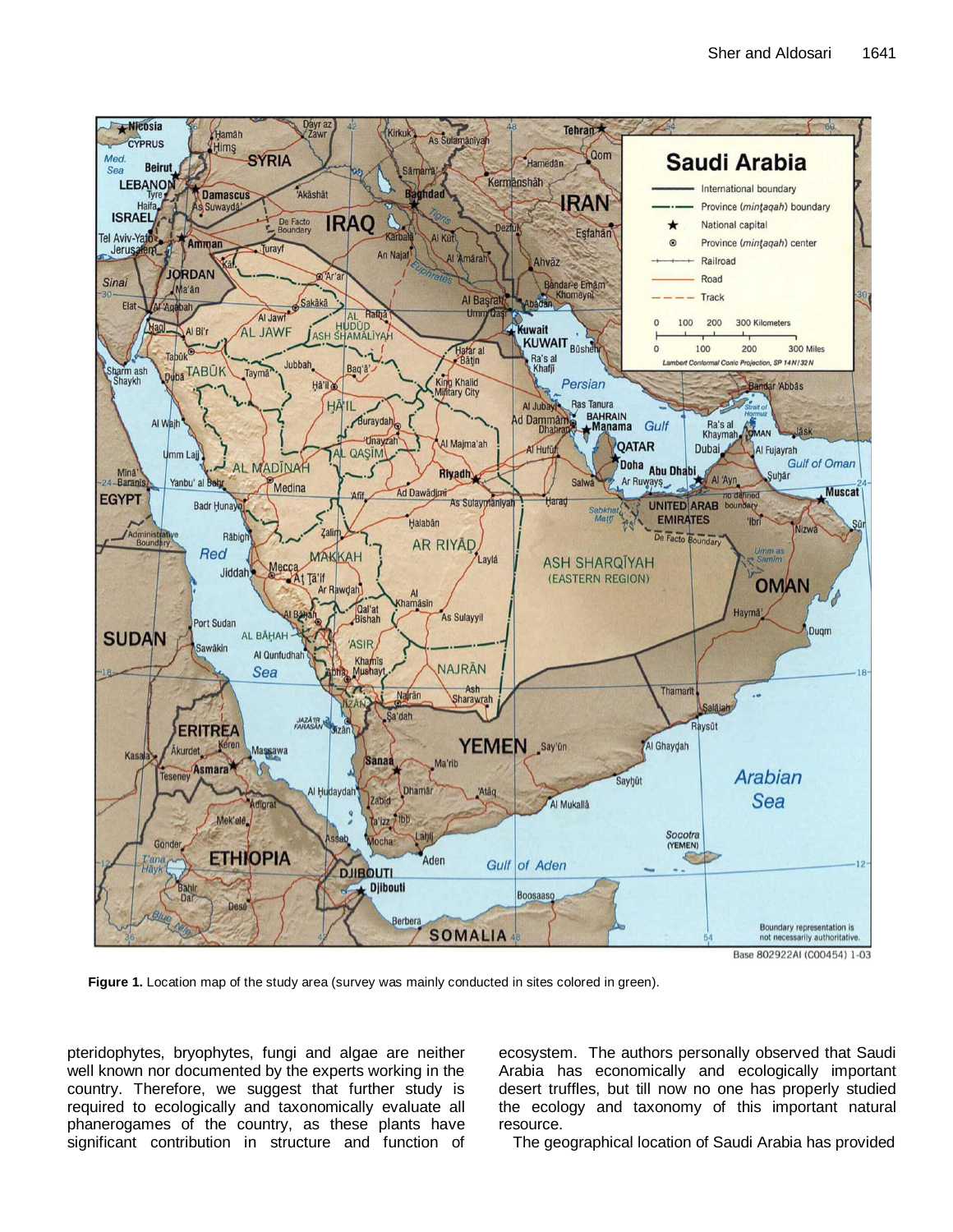an ideal environment for the growth and nourishment of different medicinal and aromatic (MAP) species. MAP species are one of the most important elements of biodiversity that usually grows in the arid and semi-arid region of Saudi Arabia and possesses high pharmacological, economic and ecological values. Different parts of MAP species are sold in large quantities both in national and international markets, indicating its importance as a source of income for the inhabitants of the arid and semi arid areas of Saudi Arabia. Due to indiscriminate and over harvesting, some MAP species have become rare and sparse in many parts of Saudi Arabia as well as in other parts of the world. Such as uncontrolled collection of MAP species made them candidate species to be monitored as a part of meeting the international obligations under the Convention on Biological Diversity (CBD) and Saudi National Biodiversity Strategy and Action Plan.

The country on the whole has serious problem with the loss of floral richness and diversity (NCWCD, 2006). Deforestation, followed by heavy grazing/browsing by camels/goats and conversion of natural land into commercial and agriculture area are the major factors behind the rapid loss of biodiversity in general and floral diversity in particular.

# **GLOBAL SIGNIFICANCE OF MAPS**

The global importance of medicinal and aromatic plants (MAPs) is evident from the fact that in 2007 worldwide trade of MAPs touched upon 60 billion US dollars (Sher et al., 2010). With the increase in demand for MAPs, such trade is expected to further grow to 5 trillion by the year 2050. Beside health benefits, MAPs provide crucial livelihood options for millions of rural people in South Asia and African countries, particularly women and low income groups. The World Health Organization (WHO) well documented that 80% population of Africa still use medicinal plants in their primary health care (Hussain, 1987; Jabar and Ahmad, 1987). The popularity of herbal drugs in the Middle East, Indo-Pak subcontinent, China, Japan, Europe, South America and in other countries is increasing day by day. Scientific surveys already concluded that growth and harvesting of medicinal plants are the main income source for different tribes living in remote areas like in the Northern Parts of Pakistan (Sher et al., 2011). However, commercial harvesting threatened the availability of more than 15,000 medicinal plants throughout the world and posed a serious problem as regards biodiversity conservation issues are concerned (El-Sheikh, 1996; Jabar and Ahmad, 1987). It is also worth mentioning that the use of wild edible herbs/culinary plants is increasing in the global food market for diverse items ranging from salads to desserts. WHO also launched global recommendations and programs for global integration of herbal medicine in health care system (Sher et al., 2010). To achieve such a

goal, proper identification of medicinal plants and the conservation of sites where such plants are grown naturally are considered essential. In several developed countries, well planed research projects, and official moves are part of contribution to Target-5 of the Global Strategy for Plant Conservation.

The pressure arising from the implementation of WTO (World Trade Organization) rules is opening new avenues for the diverse use of wild herbs such as their uses as herbal dyes, herbal fertilizers and pesticides and other biocides. Saudi Arabia has an immense wealth of wild flora that contains important bioactive agents and has the potential of promoting the use of herbs and their useful biochemical compounds in various industries. However, like many other developing countries, it is yet in the developing stage and needs concerted efforts in different areas such as documentation of available flora and their traditional uses, discovering potential uses through phyto-chemical analysis through industrial application, tests, intellectual property rights, certification of products, expanding cultivation trials, *in-situ*  conservation for threatened species, commercial production, and international marketing along with conservation and development as well as transfer of technology to the grass root level.

In this context, we realize the importance of the biological heritage of the mountainous and arid ecosystem of the country, with the aim to take a number of substantive measures to protect its biological diversity with special reference to MAPs. The current study, therefore, aim to provide baseline studies and useful suggestions to conserve globally significant MAP species and associated habitats in different ecologically important core area and hotspots (of biodiversity) of Saudi Arabia.

## **METHODOLOGY**

## **Rational for selection of medicinal plants diversity**

Biodiversity conservation is a huge subject and we, therefore, decided to concentrate on one particular category of plant use: the medicinal and aromatic plants. Accordingly, a MAPs conservation activity was launched and two considerations guide our choice. Firstly, the use of plants as medicine represents by far the largest category of use of plants or animals in terms of number of species (50,000 to 70,000 plant species worldwide (James, 1990; Ahmad and Ghazanfar, 1991). Secondly, MAPs connect to three basic human interests -health, income and culture identity- representing potentially powerful motivational forces for conservation and management.

The great majority of MAPs are harvested in the wild rather that cultivated a state of affairs that will certainly continue. The big methodological challenge in the conservation of MAPs is to determine how the management of wild MAPs can be improved. Conservation of wild MAPs requires conservation of their habitats and thus success in conserving MAPs (driven by the motivational forces, i.e. health, income and culture) has the potential to benefit many other types of plants and animals too.

In addition to the above mentioned criteria, ecological study on MAPs will be supportive to target 7 of Millennium Development Goals ('Ensure Environmental Sustainability'), agreed at the Earth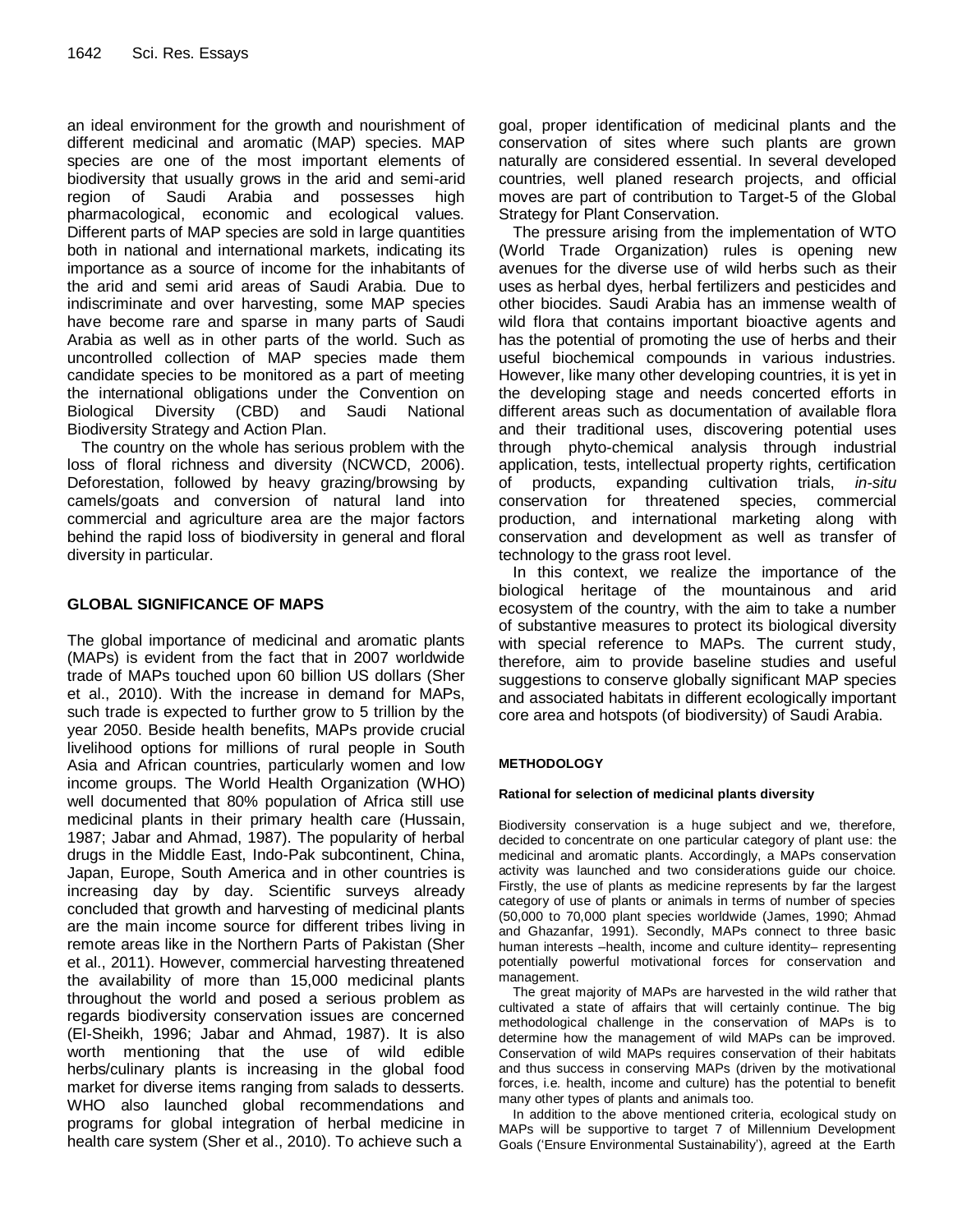Summit in Johannesburg in 2002, and the Global Strategy for Plant Conservation (GSPC) agreed in 2002 under the United Nation Convention on Biological Diversity (CBD). The Kingdom of Saudi Arabia is signatory of the CBD protocol and now bound to conserve 15 to 20% of the MAPs habitats (Chaudhary and Al-Jowaid, 1999).

#### **General procedure**

A study on the Ethnopharmaceutically valuable plants species of Saudi Arabia was conducted during spring and summer 2010. Prior to exploring the ethno medicinally important plant resources, toposheet, map and other general information of the investigated area were obtained from Ministry of Agriculture and water, Riyadh, Saudi Arabia. The area was accordingly divided into different sites and then frequent visits were made first in May, second in June and July, and third in August and September 2010. A semi-structured questionnaire was devised to document the traditional knowledge of local people regarding medicinal plants.

#### **Pre-test**

To identify any amendments required to the questionnaire, a pretest was conducted in the nearby village of the valley. This was conducted in the first week of April 2010. Any revisions needed as a result of this pre-test were noted and undertaken in the following day of the pre-test.

#### **Field survey**

The traditional uses of ethnomedicinal plant resources were gathered from the local people. Participatory techniques were used to collect information and the main techniques and tools used to gather ethnobotanical data were household surveys, key informant interviews and focus group discussions. Generally, the respondents were elderly person and their age group varies from 40 to 60 years and total 218 households out of 400 were contacted and interviewed during the household survey. Their interest as local user, collectors and traders of medicinal plants were documented through questionnaire. Generally those elder persons whose practical knowledge was respected by others and those who practice popular folk medicines were contacted and interviewed about the plants. Information about the local names, local uses, parts used, time of collection, processing and recipe preparation were known and recorded from those local peoples.

Plants specimens were collected dried preserved and mounted on standard herbarium sheets and were identified with the help of available literature of Jabar and Ahmad (1987), Ministry of Agriculture and Water (1987). The nomenclature was later on confirmed from National Herbarium, of KSU, Riyadh, Saudi Arabia. A set of voucher specimens was deposited to National Herbarium, of KSU, Riyadh, Saudi Arabia.

## **RESULTS AND DISCUSSION**

The overall goal of the study was to provide baseline studies and useful suggestions to conserve globally significant and endangered medicinal plants and their unique habitats. In this context the current study generally observed that the main threats to biodiversity in general and medicinal plants diversity in particular are associated to external pressures, such as human population increase (through internal growth and

immigration), unplanned infrastructural development, localized overgrazing and over-exploitation of medicinal plants for both domestic and commercial purposes, and climatic change. Furthermore, lack of public awareness, lack of institutional capacity to perform mandates, fragmented information and insufficient coverage by the protected areas system, and underdeveloped monitoring and evaluation systems are additional causes which pose a threat to biodiversity. Moreover, management of threats including fire and invasive alien animal and plant species are not adequately linked to natural resource and biodiversity priorities. Therefore, all these factors synergistically enhance the adverse effects of each other for the loss of important biodiversity elements like medicinal plants.

This study also found that medicinal plants are still the basic resource for human health in Saudi Arabia. Appreciation for the preventative and therapeutic value of herbal remedies, and the additional benefits of their low cost, wide accessibility, and cultural relevance remains very strong and deep rooted in Greco-Arab System of medicine and other traditional cultures of Arab world.

This study also reported that out of 2, 250 species of flowering plants of Saudi Arabia, up to 600 (that is, 26.6%) have medicinal value. This finding, nevertheless, needs further quantification and documentation of medicinal plants with respect to their ethnobotanical/ ethnomedicinal and ecological importance. Detailed results on their medicinal uses according to the Greco-Arab System of medicine, market potential and conservation importance under both ex-situ and in-situ conditions will be ready by the end of 2011.

#### **Sustainable use**

The project is working at a number of levels to build durable linkages between sustainable uses and its benefits by re-examining and defining the roles of the various components of the existing system as: Regulators (existing state management institutions); Consumers (commercial sector, including researchers); and Producers (landholders and resource users, including collectors, traders, healers, grazers, etc.) Recognizing that landholders and resource users are the *de facto* managers of biodiversity at the local level, and, through adjustments in the existing policy and regulatory system the project is altering the balance of land use in favour of biodiversity conservation by conditionally devolving authority to those closest to the resource.

The project has providing a platform that has enabled the interests of both the state and collectors to be discussed in a structured manner, and agreement to be reached on the way forwards. Furthermore, it has helped the state agency to understand that in enabling a system that allows local management of medicinal plant resources it is not abrogating its responsibilities, indeed it is furthering the process of governance by distinguishing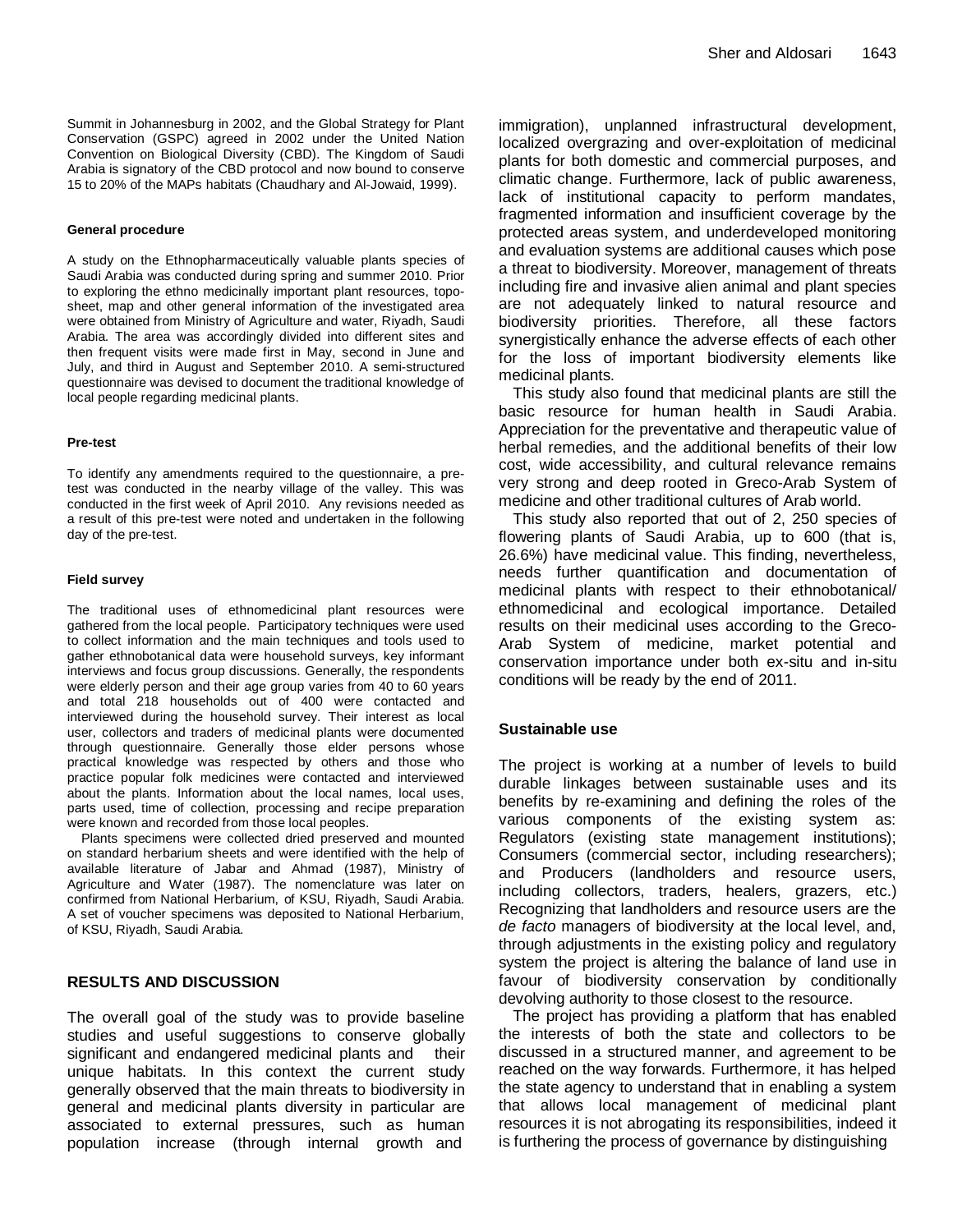between *government* – *the power over* – and *governance* – *the power to.* While project area ultimately has power over the MAP resources in as much as it can stipulate the conditionality of any transfer of rights and responsibilities to the collectors, it is effectively strengthening local governance by giving power to the women and men collectors, processors, traders and *hakims* to conserve, and benefit from, the MAP biodiversity.

# **Regenerative capacity of MAPs diversity and grazing**

As stated above, overgrazing constitutes one of the main threats to MAPs in Saudi Arabia. It is generally believed that a relationship exists between the growth of plants and the impact of grazing (Al-Yemeni and Zayed, 1999). The regeneration response of most of MAPs species to overgrazing is poor. Although most of the MAPs are nonpalatable species, under certain conditions even their mature plants are grazed and browsed. As a result all the species do not reach to the maturity to complete their life cycle. Therefore, overgrazing reduces the regeneration of species. Ecologically speaking, overgrazing is a dove tall to the degradation of existing vegetation and reduces the spread of selected species not only through direct consumption but also through materially altering their habitat. However, still a detailed study is required to establish such relationship in different sites of the different intensities of grazing and impact on various plant species.

The indirect effects of overgrazing include soil compaction, mechanical injuries to seeding and soil organism. These practices increase the susceptibility of the soil to erosion and loss of soil fertility. The browsed part of the species is susceptible to fungus infestation.

# **Sensitivity of MAPs diversity to harvesting**

Both the harvesting intensity and period of harvesting impact the regeneration of plants. Incorrect time and inappropriate methods of collection affect the three vital attributes essential for the replacement of plants species (Sher et al., 2010) as follows:

1. The means of dispersal or persistence at the site before and after collection/disturbance: Local people often collect whole plants (such as *Carelluma* spp.) before they have reached to maturity without regard to the development of their reproductive parts that is, seeds and fruits to allow for regeneration.

2. The ability of the species to establish and grow to maturity in a developing plants community: *Salvadora persica, Hyoscyamus* spp*.* and *Capparis spinosa* are slow growing plants and the wrong time of harvesting and disturbance drastically reduce their ability to survive in the plant community.

3. The time taken to reach critical life stage and due to incorrect harvesting of the species. *Rheum* spp. and*, Corydalis* spp. etc are not allowed to complete their annual life cycle of vegetation and reproductive growth.

Biological responses of medicinal and aromatic plants to the collection intensity and period vary from species to species. For example, the harvest of *Carelluma* spp. rhizomes by local gatherers usually takes place in summer; during this period, these plants utilize the roots' nutrients for the development of aerial parts including those organs responsible of reproductive growth (that is, fruits and seeds). If the local people gather the whole plant (as much as they found) of *Carelluma* spp. when they are in full blooming conditions (and thus before the fruits have been dispersed and the biological cycle completed), the regeneration and sustainability performance of the plants are seriously compomised.

The wrong time of collection not only depletes the active chemical ingredients but also affect the potential of their production and sustainability. Therefore, plants are more vulnerable to the present ongoing practice and methods of collection. While for *Carelluma* spp. the time of collection is appropriate but poor harvesting techniques (that is, the uprooting of whole plant) and over exploitation exacerbate sever threat to this species by causing unnecessary levels of damage. As a result the population size of *Carelluma* spp*.* and other MAPs is reducing due to their low regeneration and high rate of extraction in wrong time, coupled with the loss of habitat and related biodiversity (Mille and Cope, 1996).

# **Strategy for MAPs conservation and management in Saudi Arabia**

A joint medicinal plant conservation and management approach has been proposed and designed involving the collectors, users, traders, and herbal pharmaceutical companies and resources management institutions. This approach aims to promote sustainable and equitable management of MAPs by strengthening the capabilities of existing resource management institutions and formulating the local resource groups who can control access and monitor amount of harvesting and impact of harvesting. Moreover, strategies to develop participatory approach involving local community in the management should.

For the community based management, monitoring and evaluating activities. The focus will be the formation of medicinal plants users groups. The existing group of users is to be encouraged to form official MAPs users group involving different parties from the valleys local people and local institutions. The MAPs users' group committee should plan, monitor and evaluate medicinal plants management. This local committee should provide harvesting permits, specifying the species, parts use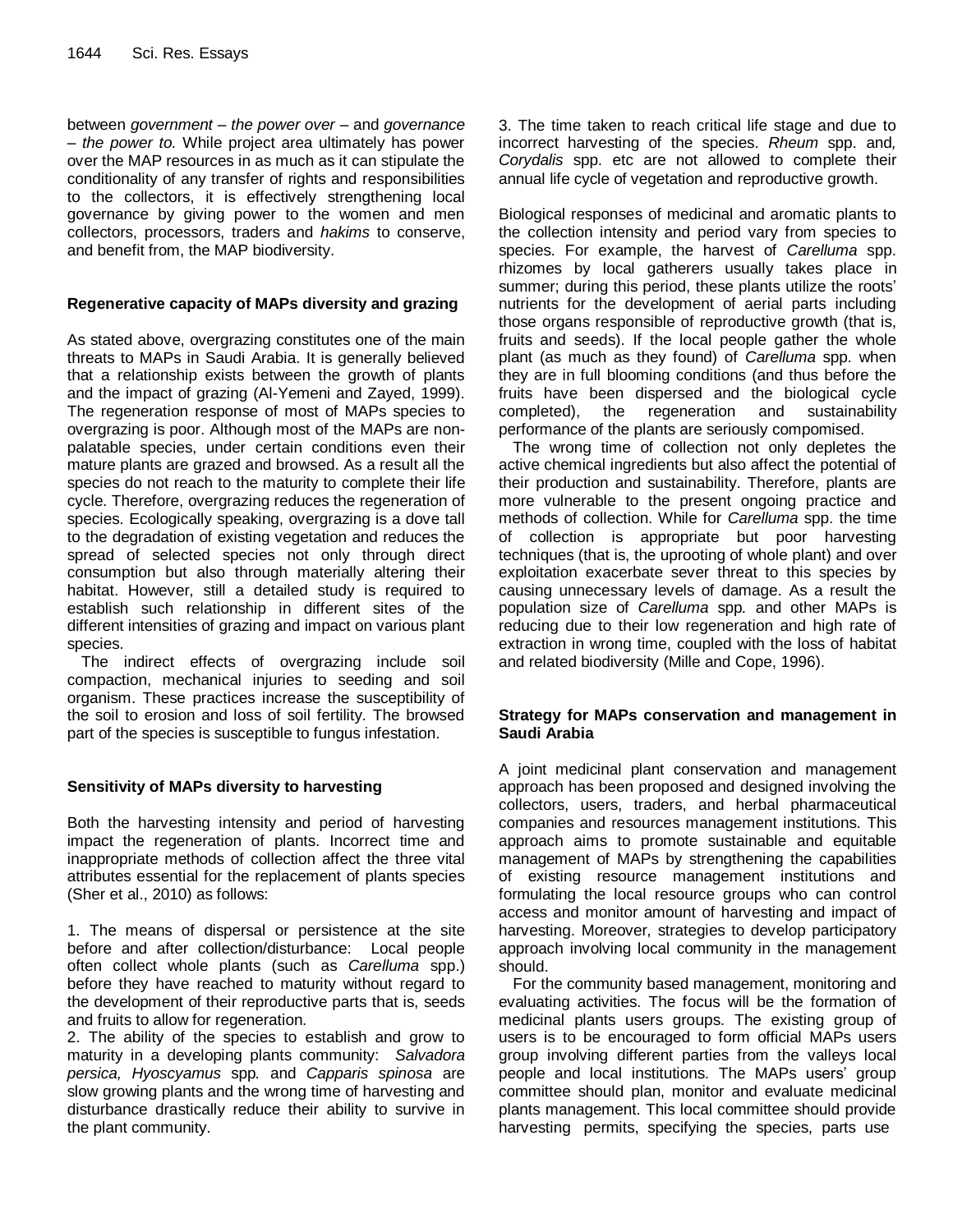amount, harvesting technique and collection sites within the boundary of the valleys, which each collectors and dealers must obtained from the committee before collection.

The proposed conservation and management activities of MAPs should be integrated with the grazing pattern of and it should be maintained systematically and sustainably. There are several traditional rules and regulations, still followed by the community in the area regarding the management of forest and pasture resources.

These rules and regulations together with other sustainable and well-adopted system like provision of fine, use of scientific calendar for resource harvesting, determination of specific days for harvesting resources etc. should be strictly followed by the committee while managing the medicinal plants.

The committee should monitor the population of harvested, non-harvested amount of harvesting and impact of harvesting. Population performance could evaluate at regular intervals (monthly or fortnightly) over the growing season of the plants. Local monitoring system could involve the use of different local indicators like cutting the number of plants in different age classes and observing the general performance of plants like robustness, wilting, leaf colour change, high change etc.

The following are the main (preliminary) achievements/results of the current ongoing study on medicinal plants biodiversity conservation strategy:

1. The project has established a national committee which is formulating a National Strategy and Action Plan for the conservation and sustainable use of medicinal plants.

Enhancement of global biodiversity conservation and sustainable use in the target site by implementing various activities on protection and management of medicinal plants and habitats. The designation of enclosures for strict protection of threatened endemic species will directly benefit overall plant diversity and density.

2. A gap analysis report on MAPs information has been developed and baseline data on the ecological surveys have been also completed

3. Local community capacity has been enhanced in dealing with conservation, sustainable management and production, and marketing of medicinal plant resources.

4. The project is maintaining its communications programme through regular e-bulletins, exhibitions, presentations, media releases and brochures.

The knowledge and capacity needed to deal with the issues that affect biodiversity in the region has also been enhanced and the programme's awareness campaigns have helped raise civil society's involvement and participation in conservation issues.

5. A strategy is being developed to tackle the problem of invasive species. Major stakeholders have agreed to concentrate clearing operations in priority areas.

# **CONCLUSION AND RECOMMENDATIONS**

Saudi Arabia host many endemic and endangered species of MAPs, many of them have high pharmaceutical and economic value. Our study revealed that only few species were known while several species of MAPs were completely unknown to the community and plant scientists of the country. Indigenous knowledge behind the uses, collection and management of MAP species is fastly eroding. One reason for this is the lack of awareness among the local community regarding the economic and medicinal importance of MAPs. Another factor contributing in the declination of MAPs cover and eroding of indigenous knowledge is the inadequacy of the MAPs market and lack of government support. This is, therefore, an issue of national policies and must be addressed by the Ministry of Agriculture of Saudi Arabia. The approach to improve or restore the ill effects of resources misuse and economic degradation should be in multiple directions, from improving the economic standard to changing the attitudes of the local people should be adopted in future.

The population sizes and potential density of MAPs are fastly decreasing; adequate size of *in-situ* conservation plots is urgently required for the better management of MAP species. One important lesson learned from the current study is to establish community-based companies that depend on local biodiversity and can be adopted as a strategy to provide more equitable returns to community groups and hence incentives for conserving the resource base. This type of efforts may help in better understanding of local plant resources and potential MAPs. Lack of knowledge regarding the local potential at the national level would eventually lead to the genetic erosion of MAP species and the related indigenous knowledge system. In order to ensure the management and conservation of MAP diversity, documenting of indigenous knowledge system and its constant and consisting support is essential.

## **ACKNOWLEDGEMENT**

The current ongoing study is both technically and financially supported by King Saud University, Deanship of Scientific Research, College of Science Research Center. We are thankful for their time support and guidance.

## **REFERENCES**

- Ahmad HA, Ghazanfar SA (1991). Conservation of medicinal plants on the Arabian Peninsula. Two case studies (*Salvadora persica* and *Glycyrrhiza glabra* var. *glandulifera*). Med. Plant Conserv., 3: 15-16
- Al-Yemeni MN and Zayed KM (1999). Ecology of some plant communities along Riyadh Al-Thumamah Road, Saudi Arabia. Saudi J. Biol. Sci., 6(1): 9-26
- Al-Yemeni M N (2000). Ecological studies on San dunes vegetation in Al-Kharj region, Saudi Arabia. Saudi J. Biol. Sci., 7(1): 64-87.